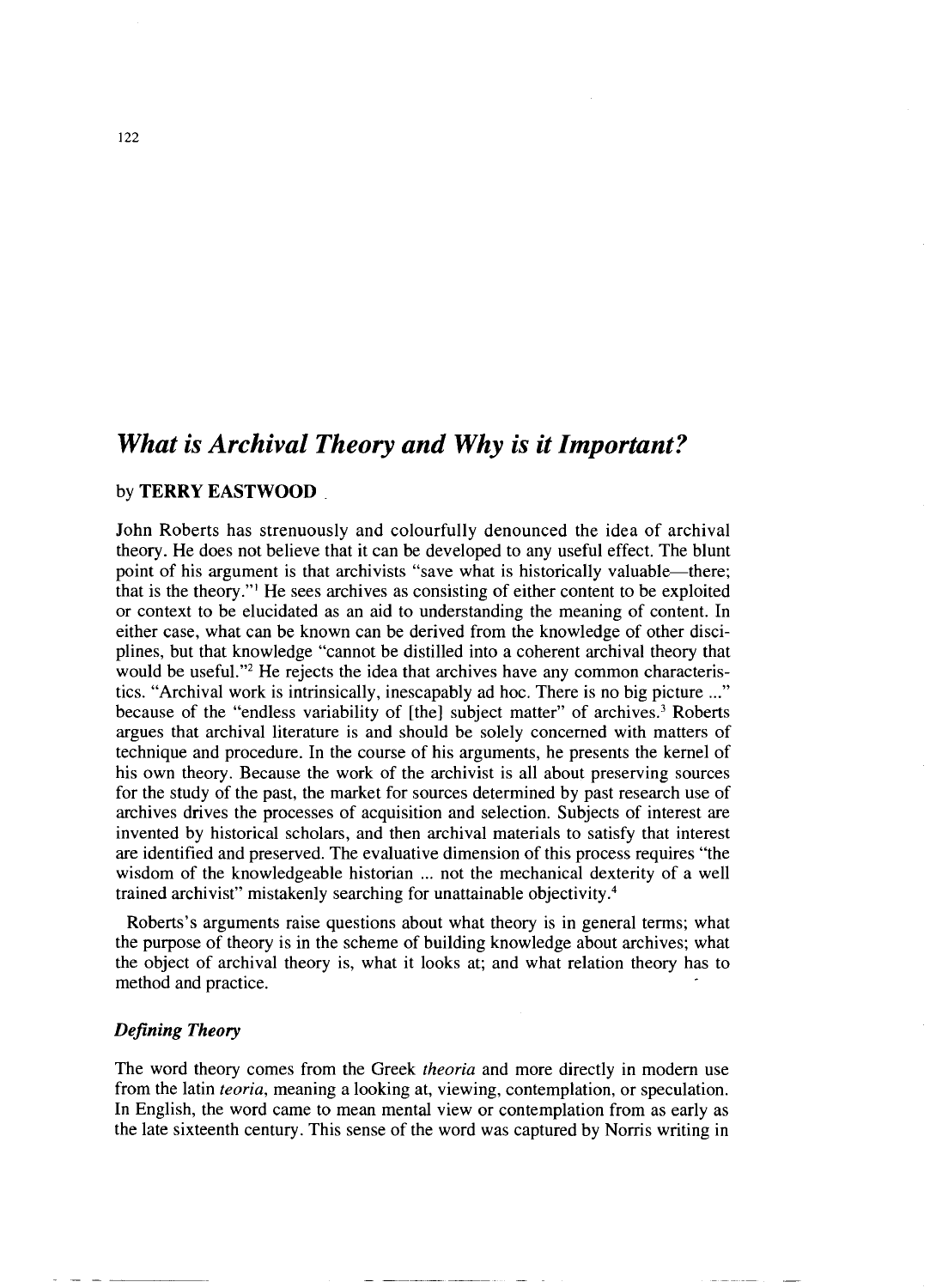1710 to the effect that "speculative knowledge contemplates Truth for itself, and accordingly stops and rests in contemplation of it, which is what we commonly call theory."<sup>5</sup> We instinctively react to use of the word truth these days, but it is clear that Norris uses the word truth to denote understanding of the nature of the object of contemplation. The whole quest for human understanding of the natural and social worlds contemplates in one way or another the nature of some object or phenomenon, and seeks to explain its character or properties. Any quest to explain the nature of a thing for its own sake, merely to know what its nature is, is theoretical. This is one view of theory: a contemplation of some object done for the sake of understanding its nature.

A second sense of theory is more complex because it has grown in association with disciplined knowledge building. It denotes systematic ideas to explain or account for observed facts or phenomena. A theory in these terms consists of some proposition or set of propositions established by observation or confirmed by experiment, and generally accepted as accounting for known facts or phenomena. Playfair writing in **1819** on "Natural Philosophy" observed that "a theory is often nothing else but a contrivance for comprehending a certain number of facts under one expression." Just as we suspect notions of truth, on account of the relativity of perspective of the observer of a thing, we have learned to appreciate the difficulty of establishing the facts of any given matter. Whether one takes the view that facts reside in the nature of things and therefore exist to be discovered or the view that they are generated in the process of thinking about things by the thinker, facts are the characteristics or attributes of the things we seek to understand. In all rational **<sup>u</sup>** endeavour, we make the distinction between establishing the facts of the matter and interpreting or drawing conclusion from them. This distinction is ultimately a mental convenience, but a necessary one of all knowledge building.

Proposition or hypothesis is often confused with theory. "The word theory," James Mill noted in **1869,** "has been perverted to denote an operation ... which ... consists in supposing and setting down matters supposed as matters observed. Theory in fact has been confounded with Hypothesis." A theory is not the supposition initiating contemplation. It is rather a mental construct derived from observation to explain the nature of the object of attention.

The difficulty of seeing clearly just what theory is becomes more difficult when we see that the method of contemplation may be deductive or inductive, working from the general to the particular or from the particular to the general. Using deduction, one generalizes, and then examines whether generalization holds in particular instances. Using induction, one examines a case to infer some general statement, and then examines other cases to confirm the statement. Deduction tends to favour the unifying tendency of scientific endeavour to seek out the general facts and principles of a thing common to all its instances. Deducers believe that "pure thought can grasp reality."<sup>6</sup> Induction tends to favour the diversifying tendency of science to reveal the variety of expression or behaviour of the thing. Inducers believe that empirical investigation can discover reality. Both methods rest on observation to build generalization in the interest of understanding the nature of the thing. It is worth noting that the generalizations cannot be observed; they have to be thought out by the contemplator, in what, if it is systematic, will be theory.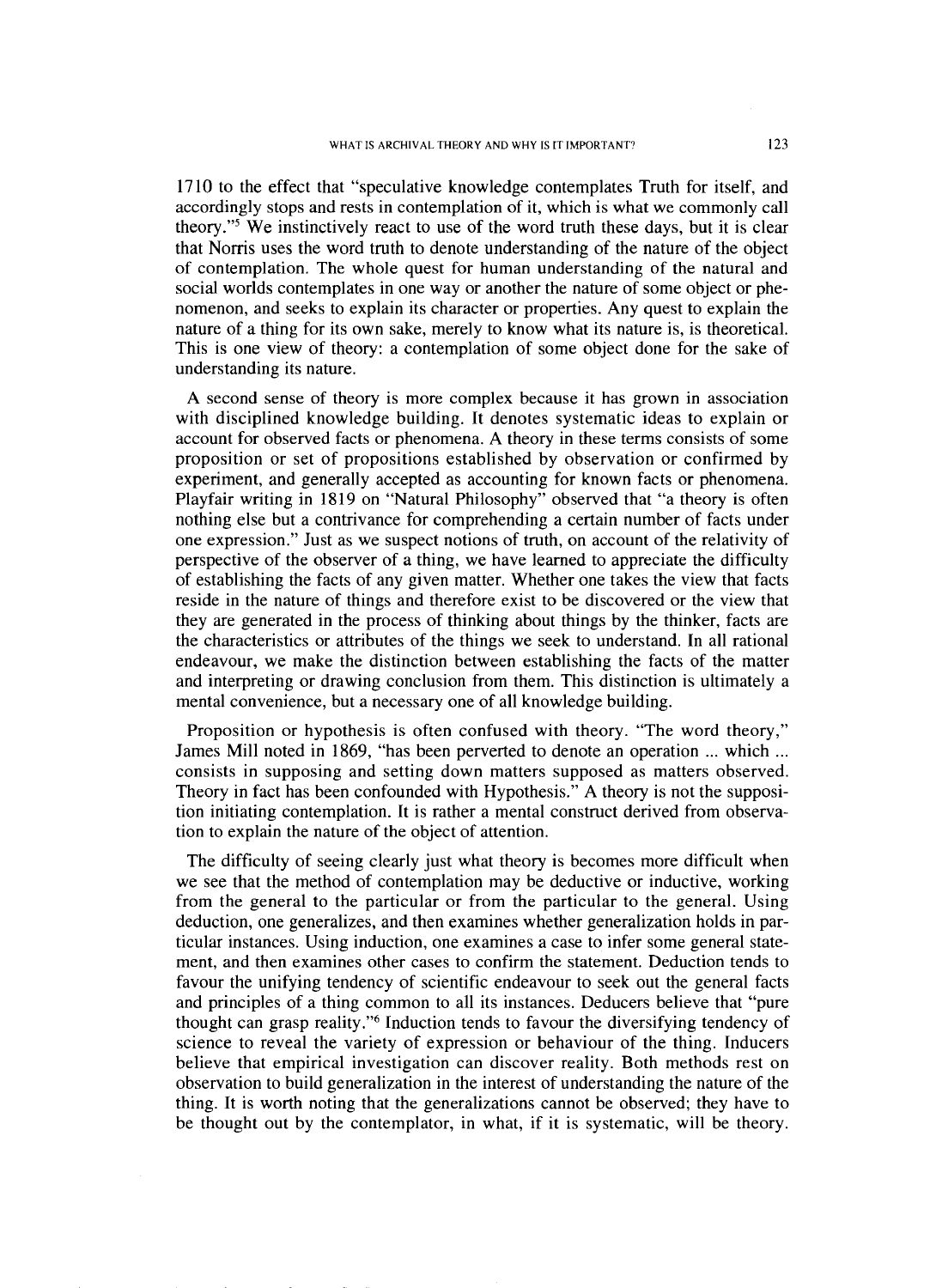**124 ARCHIVARIA** <sup>37</sup>

Because generalizing is at the very heart of understanding things in the world and seeking to control those things, both the objects and the actions we take on them are subject to the theoretical impulse. Taking these grounds as our starting point, we can now look at the purpose of theory in the process of building knowledge about archives.

## *The Purpose of Archival Theory*

When contemplation is codified in disciplined study, we have the sense of theory as that part of a technical subject devoted to elucidating the general facts, principles, or propositions on which the subject depends, as distinguished from the practice of it. Disciplined study, by definition, works on some established rational principles, which constitute its method. In pure knowledge-building disciplines, the theory consists of ideas about the object under contemplation, the method consists of ideas about how to proceed in contemplating the object, and practice consists in the application of theory and method to extend knowledge. Such disciplines are pure in the sense that the knowledge seeker does not act on the objects contemplated, though of course it is now widely recognized that observers participate or become part of the thing observed, that is, cannot completely abstract themselves from the reality they observe.

The quest for knowledge for its own sake which characterizes pure disciplines is often distinguished from the application of knowledge by professions to assist in the conduct of human affairs. In the applied disciplines of the professions, practice is not the same as it is in pure disciplines, which strive solely to advance knowledge. Practice in an applied discipline is not directly about knowledge building, but rather about action to achieve some socially desired end. It is possible to subject that action, the methods of its undertaking, and its effects to observation and contemplation, but not separate from understanding of the nature of the object to which the action is pointed. For instance, the social worker cannot act without some knowledge of human nature and social structures. Having acted, the social worker can then think about the actions taken but not without considering them in the terms in which they were taken in the first place, that is, in terms of certain presupposed knowledge of human and social behaviour. The discipline of social work itself does not develop knowledge about such behaviour. That is the work of pure disciplines like psychology and sociology. So, do the professions only have method and practice, and reflection on them, and no theory? That is Roberts's contention in the case of the archival profession.

That professions take action in the world disguises that they build knowledge on which to base action in the same manner as the pure disciplines build knowledge. Every applied discipline operates on the basis of some abstract body of knowledge. The question is, how do applied disciplines develop their knowledge base, and what part does theory have in it?

Roberts assumes that the theoretical aspect of the archivist's knowledge has to be drawn from other disciplines. He further denies that there can be any consistency to practice, because action in any case must be suited to the particularities, even the singularity of each archives. Talk of universal methods in these circumstances is to him ridiculous. That would indeed be the case were his construction of it correct.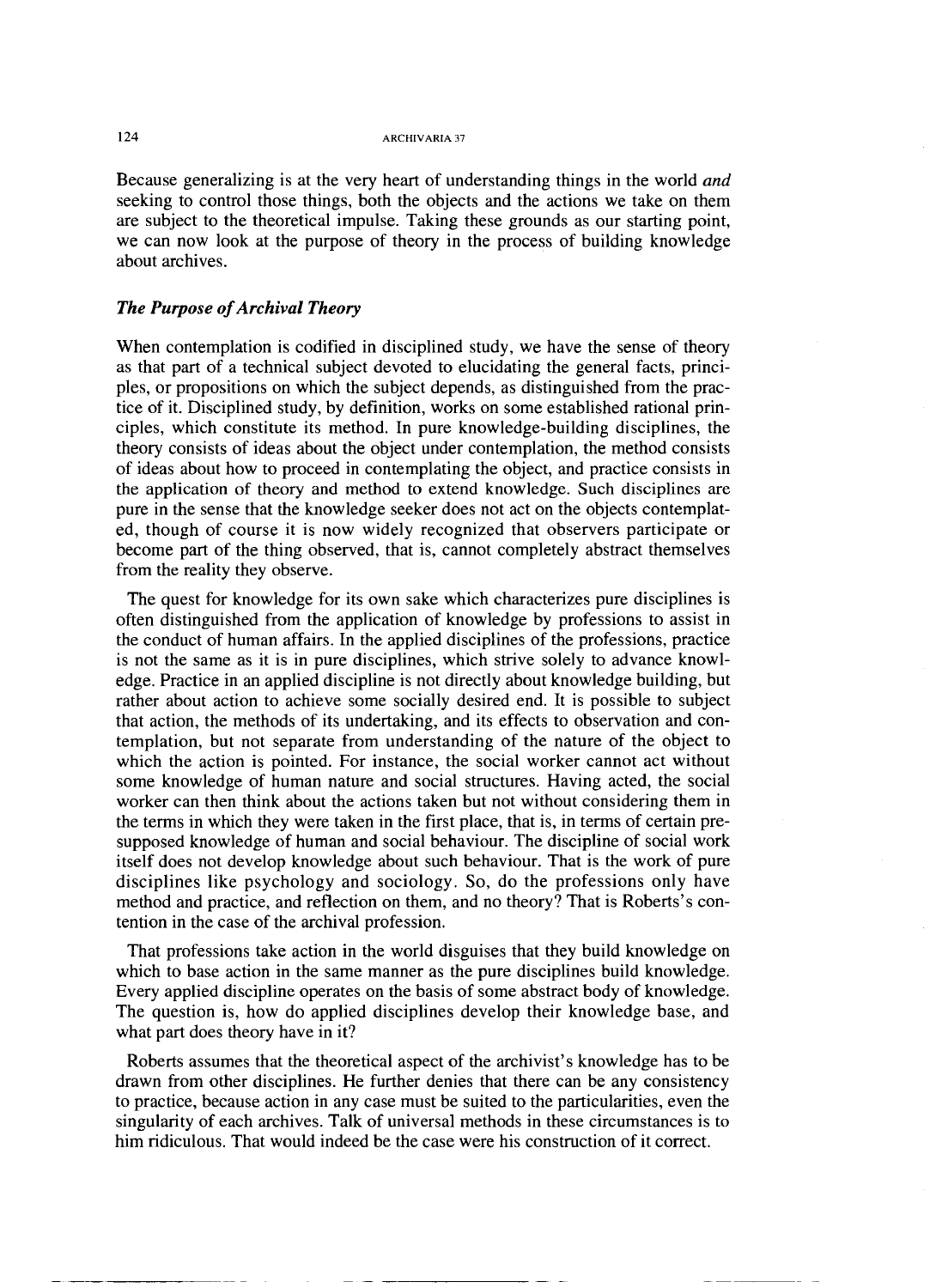Professions do try to control circumstance in the world, but their practice consists in working out regimens of behaviour or action that suit the nature of the objects of action. If theory is contemplation of the nature of some object or some phenomenon seen as the object, then, for applied disciplines, theory and its method to determine the nature of the thing to be treated come before, and to a great extent condition, practice and its method. However much an applied discipline might rely on knowledge of other disciplines to build its theoretical picture of the nature of the things on which it acts, it cannot adopt that knowledge directly for its theory, because the grounds of its theory must suit its perspective and purposes. These matters are worked out in the evolution of the discourse of the discipline as it develops its way of contemplating the nature of things important to it. So, the theory, if it is fixed at once on the nature of the object on which the action is undertaken and on the action itself, can be pursued on its own account-just as knowledgebuilding in pure disciplines proceeds.

The added dimension with an applied discipline is that the theory relates to method and practice in the sense that nothing of the theory, if it is rightminded, will be contradicted by the method and practice. Thus, if method and practice are based on theory, they can become a test of theory. If method and practice based on theory do not work out, there may be something wrong with the theory. By contrast, methods and practices not based on some theory can presumably be judged only on pragmatic terms: whether or not they reach the practical ends set for them at the start. No systematically-arrived at mental view animates the exercise. Roberts takes the pragmatic view of the situation of the archivist. Of course, that is his prerogative. But he also denies that a theoretical view is possible.

## *The Object of Archival Theory*

He is forced to take that view by what amounts to his central theoretical assumption, that the essential nature of archives is bound up in their value as historical source. To repeat his words, archivists "save what is historically valuable—there; that is the theory." The trouble with this view of archives is that it makes archives something for consideration in the philosophy and writing of history. That is presumably what Roberts means by saying that the only proper theoretical perspective on archives is historiographical. His conclusion is consistent with his premise, but the validity of his premise may be doubted.

From the archivist's perspective and need, archives are not historical source material. The first object of archival theory is the nature of archival documents or records. The archival discipline consists in building knowledge about archival documents and acting upon them in methodical ways to protect the properties that they have. Thus, the large theoretical question is what are those properties that need to be protected, and why.

The roots of archival theory may be traced to certain ancient legal and administrative principles. In order to conduct affairs, and in the course of conducting affairs, certain documents are created to capture the facts of the matter of action for future reference, to extend memory of deeds and actions of all kinds, to make it enduring. Inherent in this conception of the document's capacity to extend memory, to bear evidence of acts forward in time, is a supposition about the document's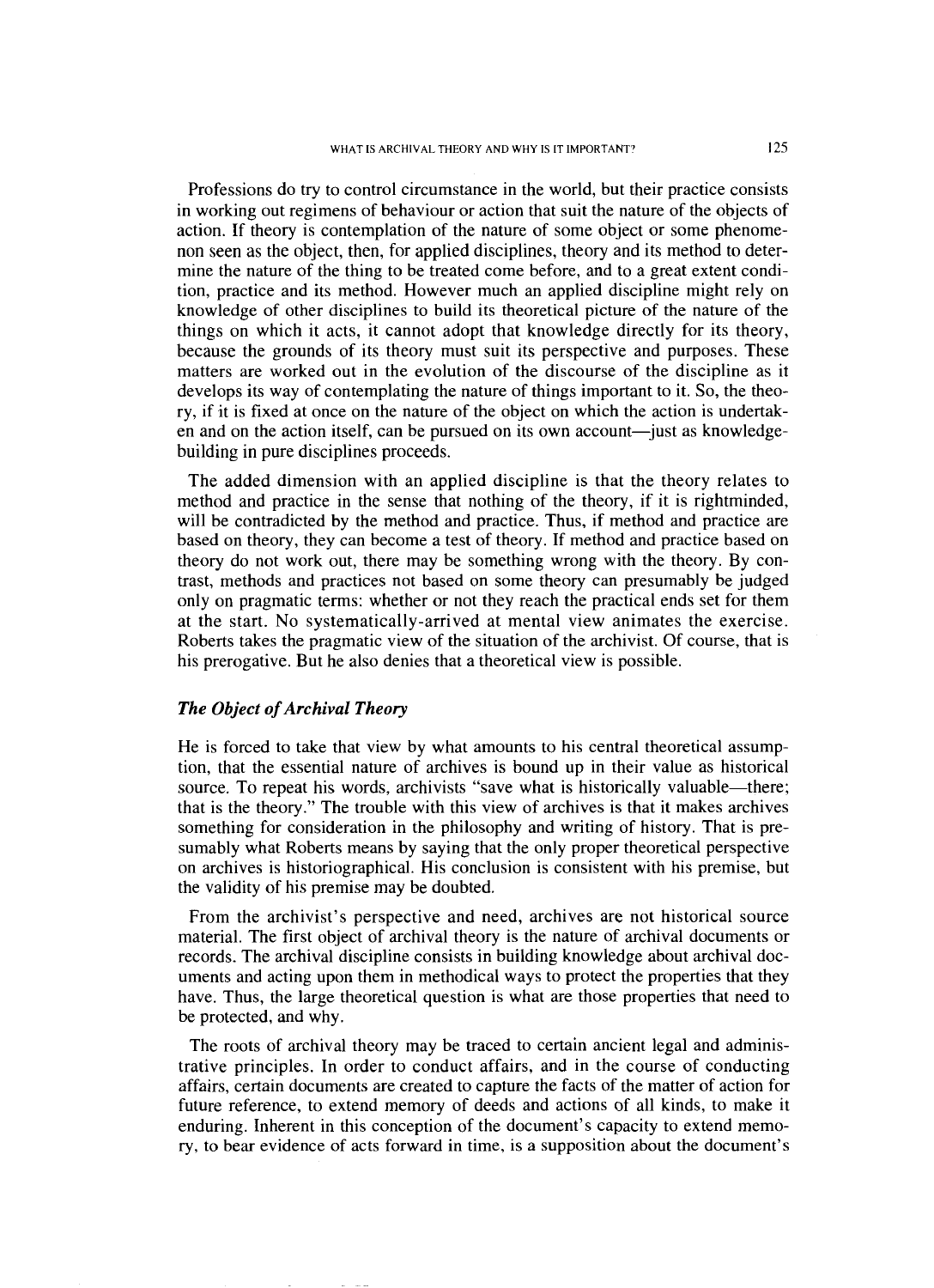#### **126 ARCHIVARIA** 37

relation to fact and event or act. The matter at hand, the thing being done, produces the document, which then stands as a vehicle or device to access the fact and act.7 Documents of this type then came to be regarded as having what jurists called full faith or public faith--or, as we would say, as possessing trustworthiness as evidence of fact and act-if they were preserved in an appointed place according to fixed and well understood administrative procedures. From this basis, the discipline of the archivist as keeper of the records grew.\$

That discipline stands on two propositions, which certainly need extensive contemplation: that archival documents attest facts and acts, and that their trustworthiness is dependent upon the circumstances of their generation and preservation.

For centuries, archival documents were accumulated and kept by public authorities to attest to the acts that had enduring significance in the conduct of both public and private affairs. The document registered the act and provided the means to attest it and the rights and obligations associated with it. Most often the acts to be recorded and registered were associated with property rights, taxation, tithes, entail, and the like. However, in tune with the spread of literacy and with the growth of the institutions of public governance and conduct of private affairs, the central repository of enduring public memory and public faith gave way to regulated record-keeping practices in administrations of all kinds. Each fund of archival documents then stands as residue and evidence of the transaction of affairs, and provides the means to account for them. This potential for accountability is the intrinsic value of archives, a value bound up in their nature.

In the whole period from ancient times until the late eighteenth century, such contemplation of archival documents as took place was either among jurists attending to the evidentiary properties of archival documents, among those concerned with keeping them for administrative purposes, or among those who were interested in establishing the trustworthiness of documents to prove some fact or act (such as, for example, the diplomatists of the seventeenth century, who provide us with the first analytical model for understanding the nature of the single archival document)? In time, archives came to be seen as an integral part of the total fund of artifacts that could be used to gain knowledge of past human experience.

The writings of modern archival science rest on this earlier body of reflection and experience of archives, but very significantly arise in conjunction with conscious endeavour to preserve the sources of the past in institutions dedicated to that purpose. The result is the modern perspective on archives. Modern writers characterize archives as the whole of the documents produced by either organizations or persons in the course of their affairs, and attend to the properties of these aggregations of documents and to the means of their treatment. Much confusion arises about the place of theory and its relation to method and practice; this is because modem writings, at least for the most part in English, have attended more to the means of treatment than to questions of the properties of the material itself. It is useful to summarize some of the main properties of archives adduced in these writings: consideration of them provides answers to several of the questions raised by Roberts's contentions. The explanation of these properties constitute the central ideas of archival theory. In each case, the explanation of the property generalizes about some universal characteristic or quality of archives. It is these properties that need protection, so method and practice work from the theory.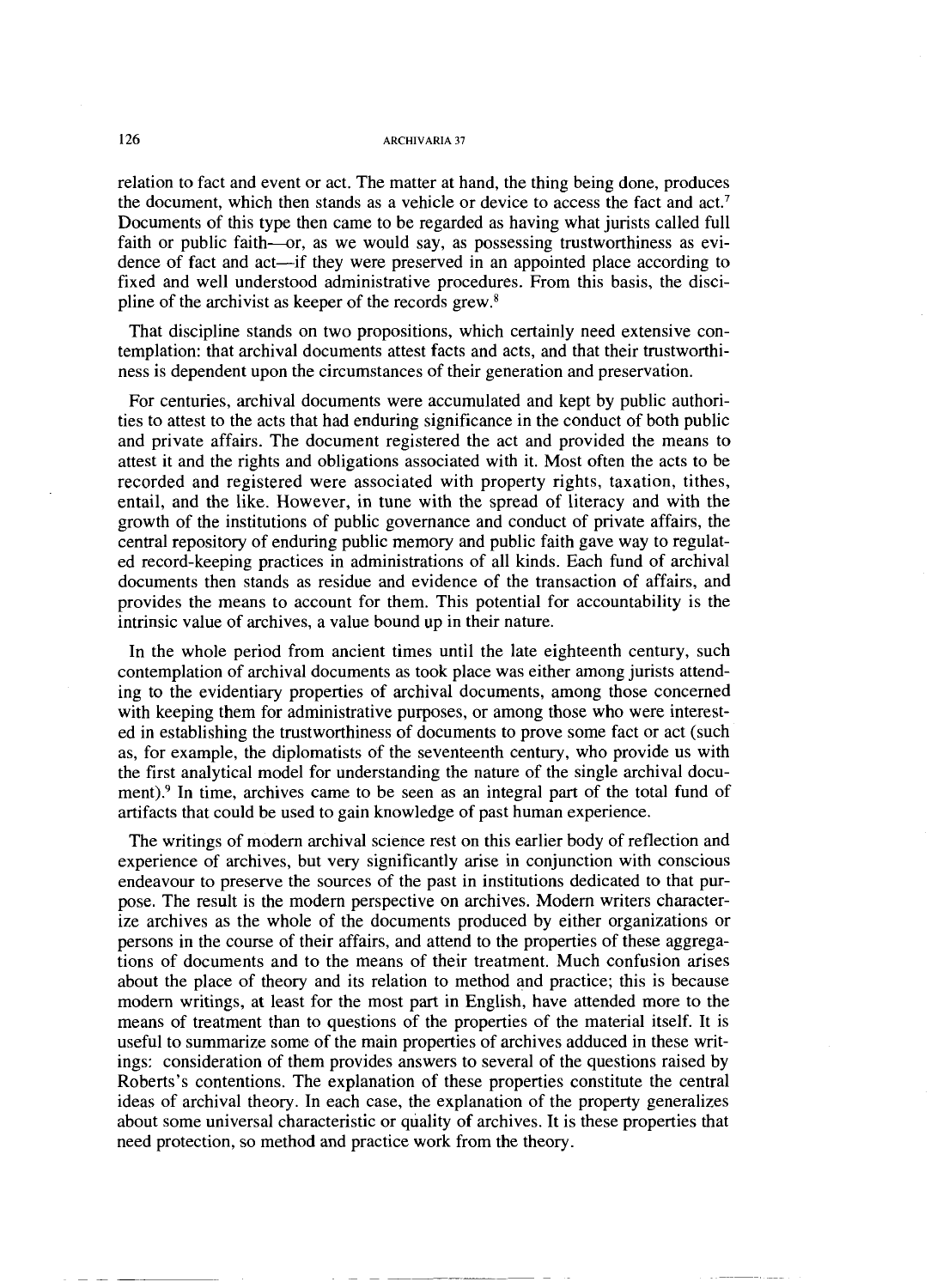The first characteristic of archives—their impartiality—establishes the archival perspective on the relationship between facts and interpretation that Frank Burke proposes that archival theory investigate.'"The theoretical notion of impartiality in archival science is widely misunderstood-even, one suspects, by Schellenberg, who omits it from his discussion of the essential qualities of archives.<sup>11</sup> Because archival documents are created as a means to express action and as a product of that action, they are, as Jenkinson put it, "free from the suspicion of prejudice in regard to the interests in which we now use them." That does not mean that their creators and authors are free from prejudice, only that the reasons and circumstances of their creation insure that they were not written "in the interest or for the information of Posterity," as Jenkinson says.12 If the document is impartial in this sense, we may put our faith in its faithfulness to the facts and acts of it. Of course, if it is corrupted by the taint of later interest, this quality is impaired. Because archival documents hold this promise of faithfulness to fact and act, they also threaten to reveal facts and acts which some interest would rather not see revealed. Protecting records from corruption is then a duty of archivists, whose methods and practices need to be devised as far as possible to preserve impartiality.

Neither does impartiality mean that the interpreter of the document may take it that the document somehow replicates an act or event. The larger context of the event and the context of the interpreter's use of the document leave ample room to complicate what truth can be derived from the document, impartial as it is in these theoretical terms. So long as the use does not corrupt the document, such fidelity to event as it possesses remains undiminished. So, all questions of interpretive use are of no consequence to archival theory; they lie outside its bounds and concern-not inside, as Burke intimates, or as Roberts's suspicions of the archival perspective on objectivity would suggest.

The second characteristic of archives is authenticity. Authenticity is contingent on the facts of creation, maintenance, and custody. Archives are authentic only when they are created with the need to act through them in mind and when they are preserved and maintained as faithful witness of fact and act by the creator and its legitimate successors. To be authentic memorials of past activity, documents must be created, maintained, and kept in custody according to regular procedures that can be attested. Naturally, these contingencies—which endow the document with authenticity-are observable not in the document itself but rather in the procedures. The scope of archival theory, therefore, extends beyond the documents themselves to encompass consideration of the procedural context of their generation and preservation. That is, it looks not only at the methods and practices of the historical repository, but also at the methods and practices by which documents are generated and preserved from the moment of creation and throughout their existence. Many archival documents stray from this legitimate realm of continuous proceduralized custody. They may still be attributed value as documents evocative of the past, but their evidentiary property is impaired. While attempts may be made to repair the loss either by gathering evidence of the history of the documents in question or by internal analysis of them, their trustworthiness as evidence is suspect in comparison with archives kept in continuous legitimate custody.

The third and fourth characteristics, naturalness and interrelatedness, both concern the manner in which the documents in an archives accumulate in the course of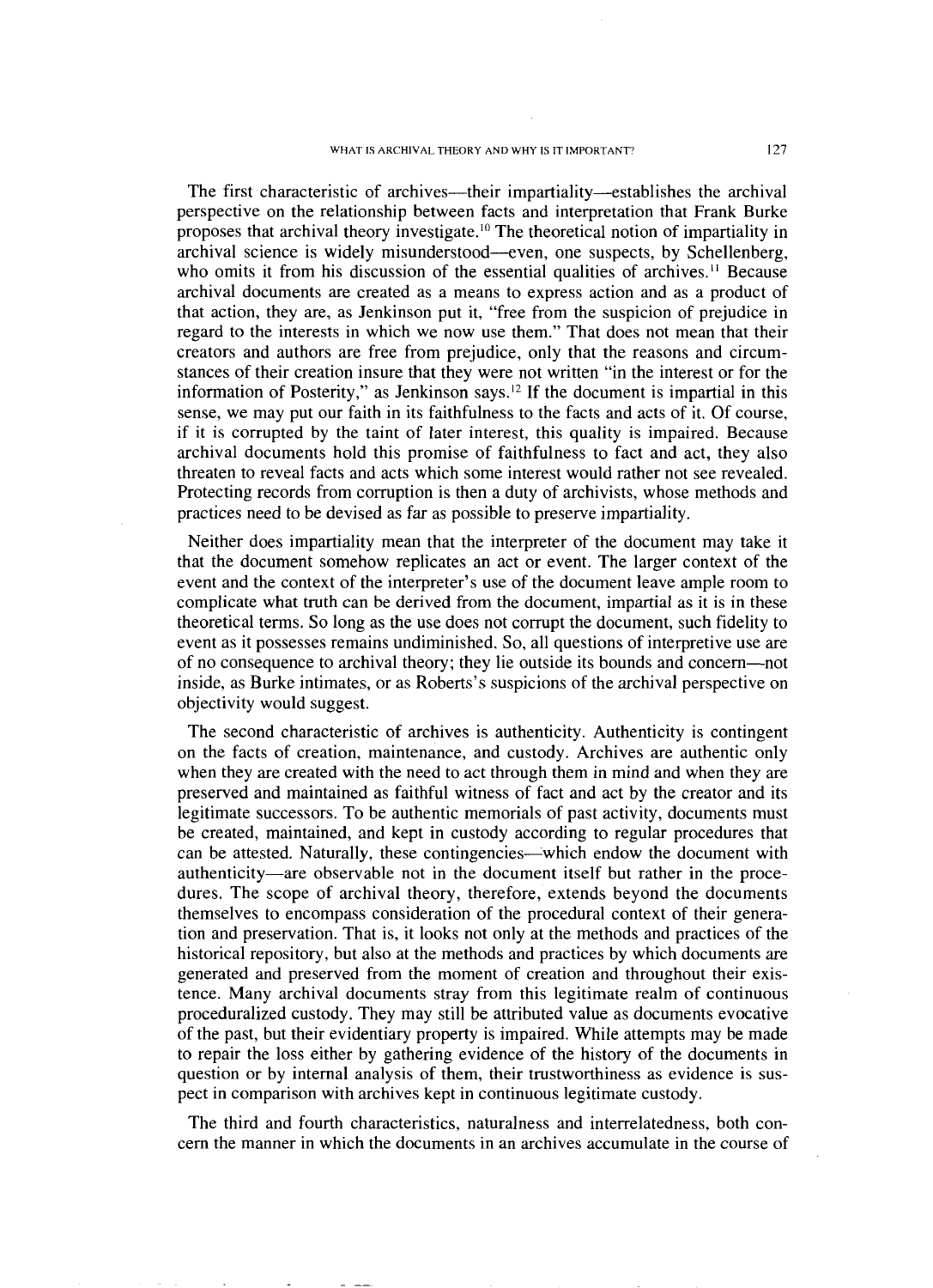the transaction of affairs according to the needs of the matters at hand. They are natural, in the sense that they are not collected for some purpose outside the administrative needs generating them, and not put together according to some scheme to serve other than those needs, as are the objects in a museum or the documents in a library collection. The documents in any given archives then have their relationships established by the course of the conduct of affairs and according to its needs. The relationships among the documents and to the affairs make it axiomatic that no single archival document can stand as sufficient memorial of the course of past activity; they are interdependent for their meaning and in their capacity to serve as evidence of the activity that generated them. This is why archival theory dwells on the vital link between functional activity and document, and on the structure of administrative documentation. Understanding of both the function giving rise to the documents and their structure becomes vital to the development of method and practice.

When Roberts supposes that contemplation of the nature of matters of function and structure—such as is involved in determining what a series is—glorifies technique, he misses the theoretical significance of conceptualizing how an archives forms itself in general terms. Without some understanding of the dynamic of naturalness and interrelatedness, treatment is very likely to impair the functional and structural bonds that bind the documents together in a whole whose integrity is important to their meaning, significance, and value as evidence. Neither the wisdom of Roberts's historian interested in mining the content of documents nor his archivist as mechanically-minded technician is likely to perceive and preserve this aspect of archival integrity. It takes theory to perceive the characteristic, and it requires method devised in the light of theory to preserve it. Examples of historians who have ordered archival documents to their own devices, and mechanics of one kind or another who have schematized order and destroyed integrity, are not hard to find.

The final characteristic is uniqueness. Each document has a unique place in the structure of an archives. Copies of the document may exist in the same archives or in others. Each one is unique in its place. Being there signifies its relationship to activity and to the other documents accumulated in the course of that activity. So every archival document, whether existing in more than one copy or not, is unique. It might also be noted that the information or content of any given archival document, seen as intelligence of the world, may or may not be unique. Of course the information in the document *in* its *context* and in its relationship with other documents in an archives is unique. Nowadays, however, so much of the intelligence that can be gleaned from archives is available elsewhere, usually in more convenient and accessible forms. This only reinforces the view that archives cannot be treated solely or even primarily for the information they bear. That view is a theoretical proposition following from consideration of the nature of archives, and one to which some modern authorities adhere and others do not—demonstrating that theoretical ideas are not doctrine but open to debate.

### *Conclusion*

These five concepts explain why archives cannot be treated solely for their content, for the information they bear—which is basically what Roberts argues. Neither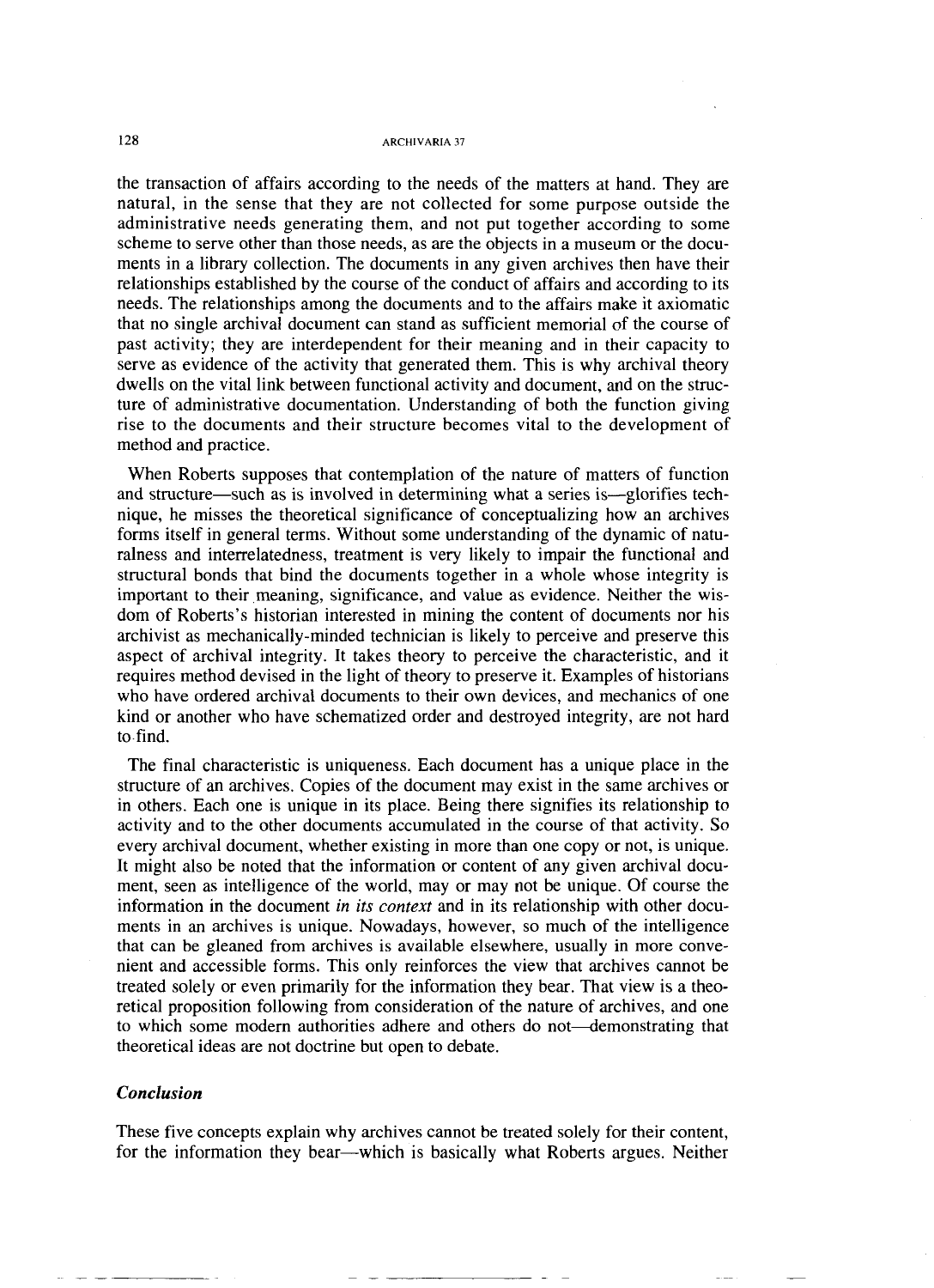historical science, library science, nor any other science explains the nature of archives in terms apposite to the purposes of the archivist. That is why we may claim for archival science an autonomous status, worthy of being pursued in its theoretical, methodological, and practical dimensions to build a coherent body of knowledge.

The starting point is theory, which aims to generalize about the nature of archives in order to set the intellectual framework for method and practice. The starting point of theory is to determine the characteristics common to all archives. The five characteristics I have identified are regularly and widely mentioned in archival literature in one way or another. They constitute the organic theory of archives. Of course, it is entirely open to the scholar to demonstrate that one or all of them are not universal characteristics of archives, and therefore unworthy of the universal attention of the archivist, just as it is open to them to generalize in other ways about the nature of archives and about method and practice.

Much of a theoretical nature needs to be elaborated. For instance, we are far from understanding what we mean by function in archival science, and how function governs creation of records. This is especially so in an administrative environment transfixed by information management and suffused with technology that appears to threaten the integrity of archives. If the five characteristics constitute the organic theory of archives, then the validity of the theory--even in a rapidly changing documentary environment-is something for our contemplation. Nothing short of the trustworthiness of the evidence of fact and act is at stake, and with it our capability to judge past action for all the many purposes we unavoidably do.

In the end, then, theory becomes more than contemplation of the nature of archives when it presents ideas about the role or purpose archival documents play in social relations. That people regularly use archival documents to bring back memory of action—and, having done so, to judge it in some context—imparts a sense of mission to the archival endeavour. Theory dictates the social agenda of archivists, who stand as protectors of evidence to ensure that social relations may be pursued on objective grounds—that is, on the grounds of evidence of fact and act. Argument about what the facts are, what acts there were, or how best to judge them, is not avoided, but every arguer proceeds with the same assurance of the quality of the evidence bound up in archives, if archivists proceed and act according to the lights of the theory.

In the end, then, every idea about the nature of archives, the circumstances conditioning their qualities, and the purposes for which they are generated and used is subject to analysis from the archivist's perspective. If theory in the broadest sense is nothing but the analysis of ideas, every aspect of the materials and the methods and practices by which society, and the archivist acting for society, treats them is subject to theory. Because John Roberts has ideas about the nature of archives as historical source materials, about the methods and practices of treating them to serve historical research, and implicitly about the purposes and value of historical understanding in society, he can be said *to* present a theory of archives, but it is ultimately empty of meaning for the archivist, as he himself sees.

Concentration on archives as the sources of the past, on research use of archives to write history, and on the value of historiography as a vehicle to promote under